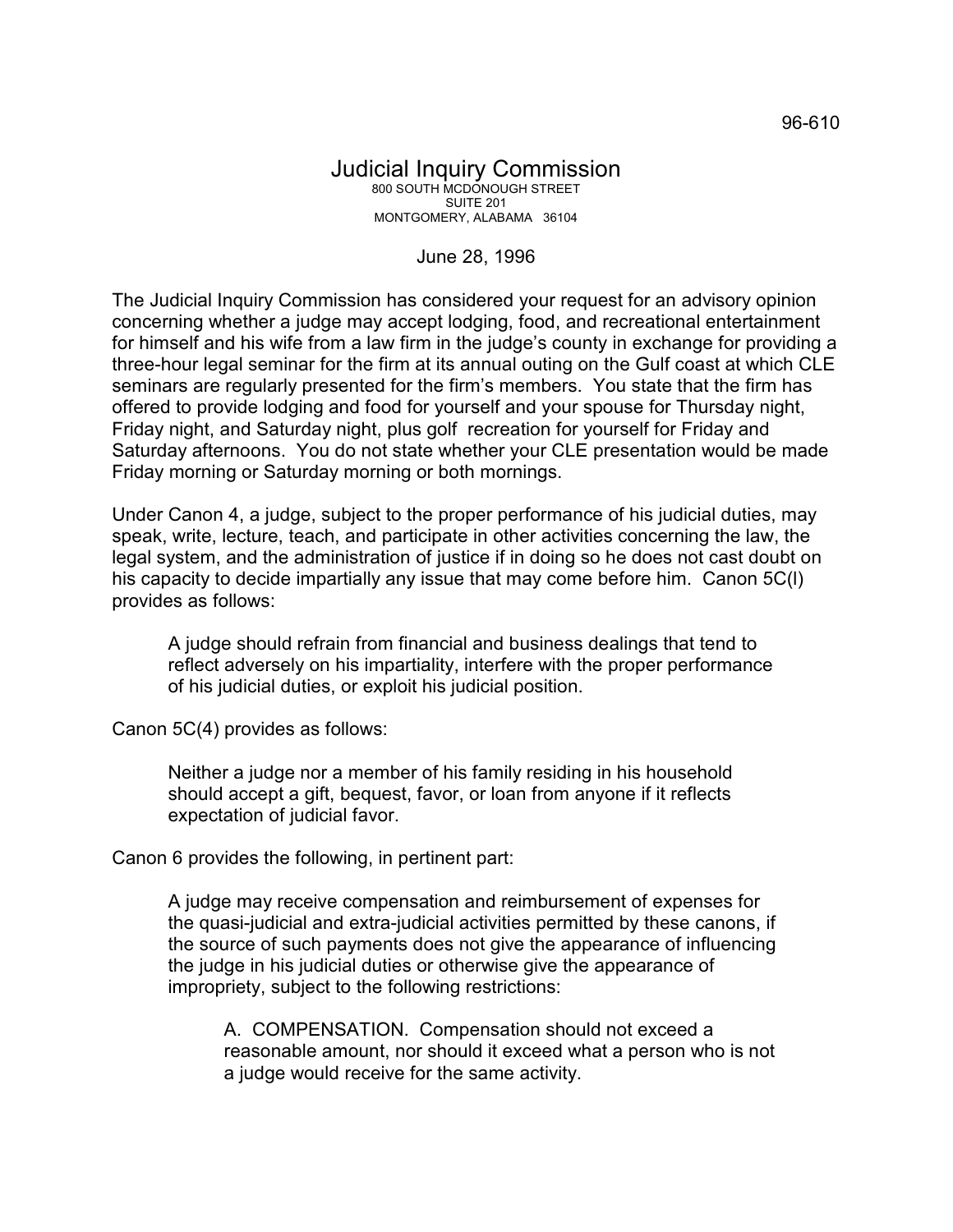B. EXPENSE REIMBURSEMENT. Expense reimbursement should be limited to the actual cost of travel, food, and lodging reasonably incurred by the judge and, where appropriate to the occasion, by his spouse. Any payment in excess of such an amount is compensation.

A judge certainly may, as a general matter, teach a continuing legal education seminar for a law firm in his court's jurisdiction so long as in so doing he does not cast doubt on his capacity to decide impartially any issue that may come before him or interfere with the performance of his judicial duties. As this Commission has previously stated, "In teaching a legal subject, a judge should not 'substitute his concept of what the law ought to be for what the law actually is, and ... [should] express himself in a manner that promotes public confidence in his integrity and impartiality as judge.'" Advisory Opinion 93-471 (quoting In re Gridley, 417 So.2d 950, 954 (Fla. 1982). In Advisory Opinions 93- 471 and 93-433, this Commission held that a judge may teach a law related course so long as in doing so he 1) does not cast doubt on his capacity to decide impartially any issue that may come before him, and 2) does not detract from the dignity of his office or interfere with the performance of his judicial duties. See also Advisory Opinion 92-464.

A judge must exercise extreme caution in commenting on any pending, or impending case while lecturing on a legal topic to ensure that nothing he says compromises or appears to compromise his ability to decide cases impartially. He also should not agree to speak at an event sponsored by a particular firm unless he will be available to address events by other firms as this might create an appearance of impropriety in utilizing the judge's professional experience to promote the welfare of one particular firm.

While there is no doubt that a judge may receive compensation for teaching about the law, a judge must not allow exploitation of the judicial office or accept any gift or favor which may reflect expectation of judicial favor. Canon 6B provides that expense reimbursement should be limited to the actual cost of travel, food, and lodging reasonably incurred by the judge and, where appropriate to the occasion, by his spouse. Under Canon 6A, any compensation above reasonably incurred expenses should not exceed a reasonable amount, nor should it exceed what a person who is not a judge would receive for the same activity.

It is the opinion of the Commission that the judge may teach the CLE seminar proposed so long as attendance will not interfere with performance of his judicial duties or cast doubt on his capacity to decide impartially any issue that may come before him. Further, the judge may accept the provision of food and lodging for himself and his spouse for the period reasonably necessary for the judge to be at the event to provide the CLE seminar. Any remuneration in the form of lodging, food, or entertainment, in excess of expenses reasonably necessary for provision of the CLE session(s) should